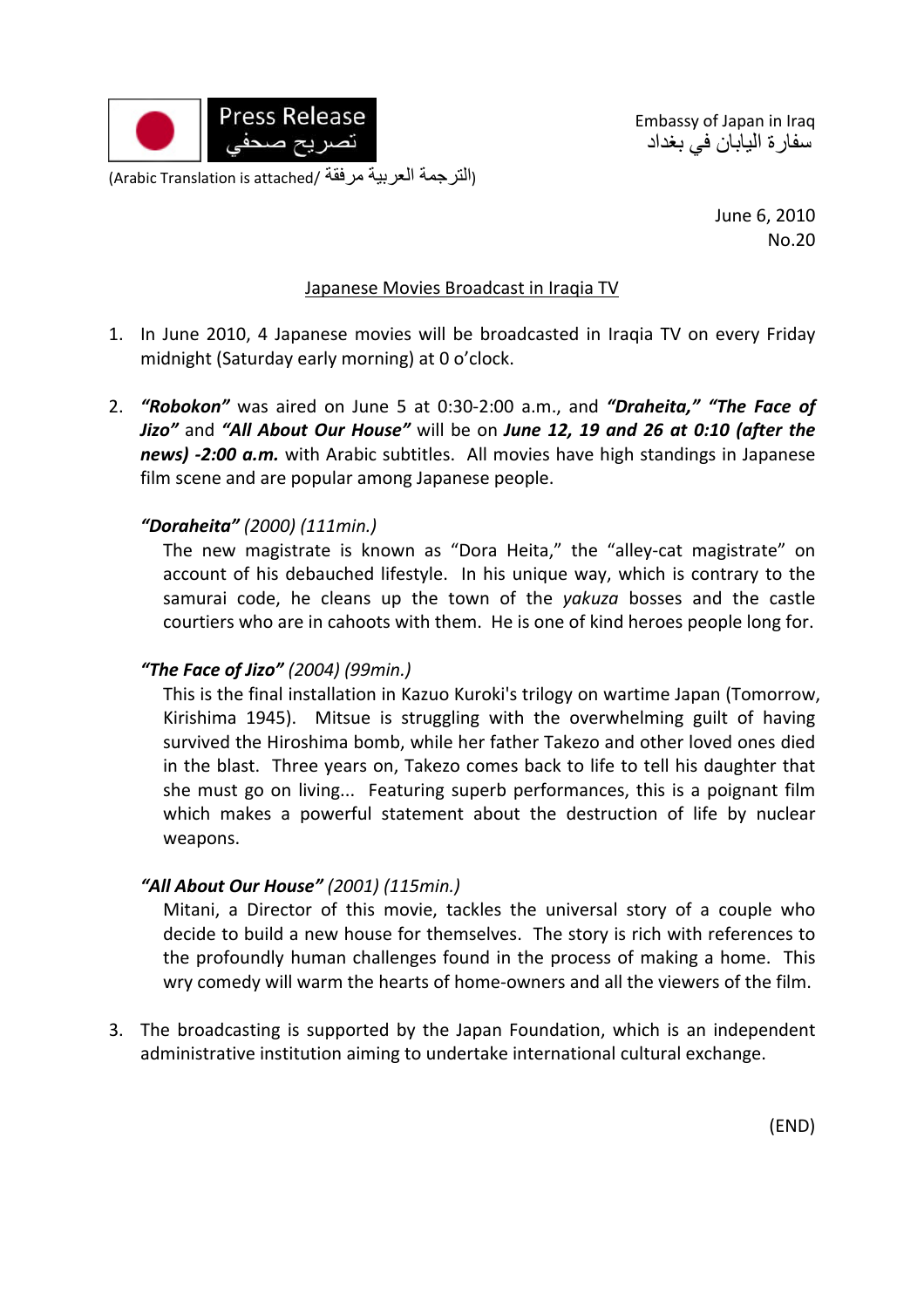

Embassy of Japan in Iraq سفارة اليابان في بغداد

(ترجمـة غيـر رسـمية) التاريخ: 6 حزيران 2010 الرقم: 20

# **بث الافلام اليابانية من خلال قناة العراقية**

- 1. سيتم عرض 4 افلام يابانية بعد منتصف ليلة كل يوم جمعة خلال شهر حزيران 2010 من خلال قناة العراقية.
- .2 في الساعة 2:00-12:30 صباحاً من يوم السبت الموافق 5 حزيران تم عرض فيلم "روبوكون"، في حين سيتم عرض افلام "دورا هيتا" و "وجه جيزو" و "كل شيء عن منزلنا" في 12 و 19 و 26 حزيران في الساعة 12:10 (بعد نشرة الاخبار)2:00- مع ترجمة باللغة العربية. لهذه الافلام منزلة مرموقة في ساحة الافلام اليابانية كما تحظى بشعبية واسعة بين الناس في اليابان.

# **"دورا هيتا" (2000) (111 دقيقة)**

القاضي الجديد المعروف بلقب "دورا هيتا" أي "القاضي الشبيه بالقط الضال" و ذلك بسبب اسلوب حياته الذي يبدو فاسدا،ً ينجح بطريقته الخاصة التي تتعارض مع مبادىء الساموراي، في تنظيف المدينة من زعماء عصابات الياكوزا و رجال حاشية القلعة المتعاونين معهم و يعتبر واحداً من الابطال الطيبين الذين يشتاق الناس إليهم.

### **"وجه جيزوا" (2004) (99 دقيقة)**

هذا الفيلم هو الاخير في ثلاثية المخرج كازو كوروكي (غداً و كيريشيما 1945) حول زمن الحرب في اليابان. ميتسو تعاني من احساس فظيع بالذنب لنجاتها من انفجار قنبلة هيروشيما، في حين والدها تاكيزو و أحبائها الاخرين توفوا في الانفجار. بعد ثلاثة أعوام، يعود تاآيزو الى الحياة ليقول لابنته انها يجب ان تستمر في الحياة. و بتشخيصه الرائع في اداء الادوار، يصوغ هذا الفيلم المؤثر حقيقة راسخة حول تدمير الاسلحة النووية للحياة.